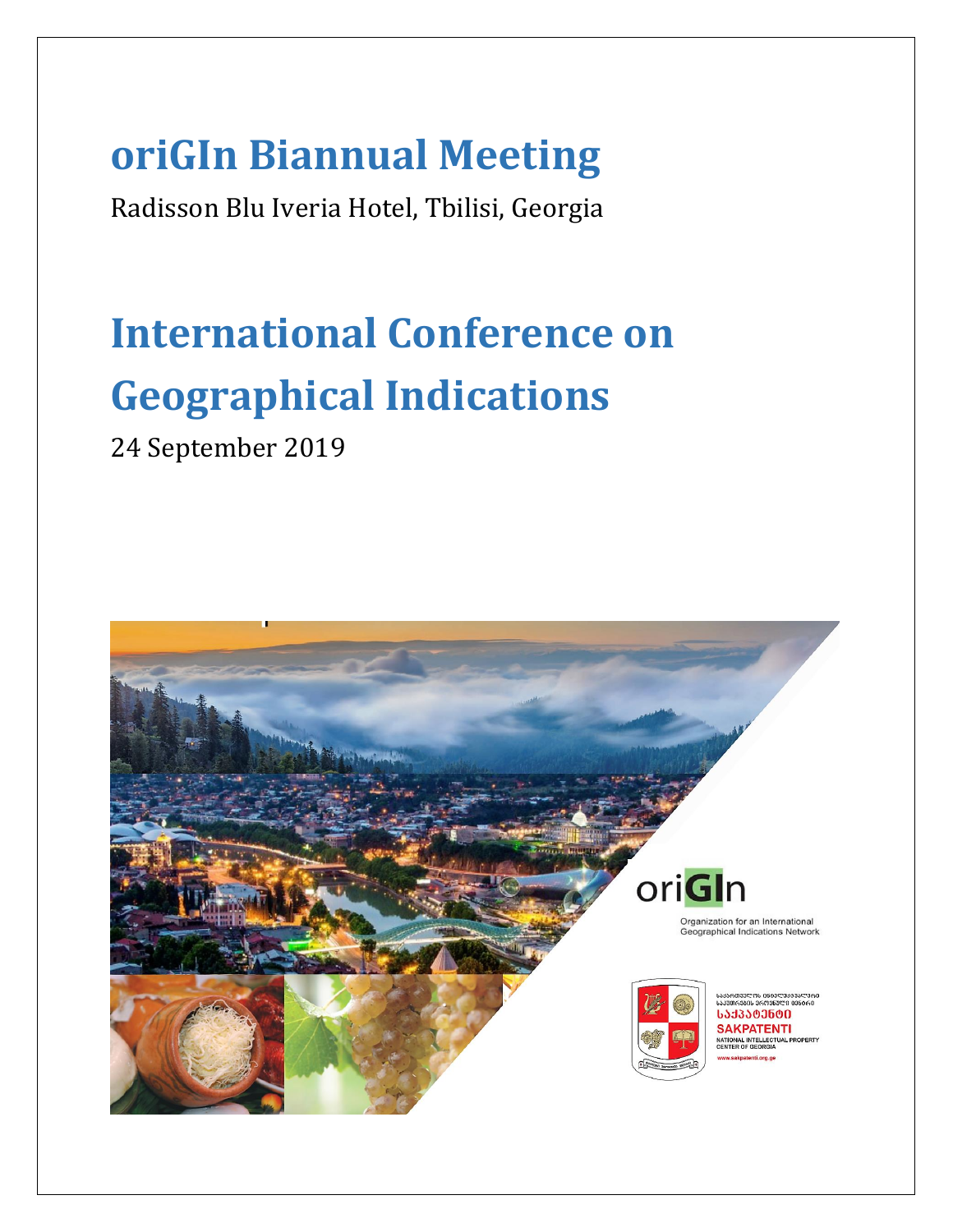### **Program**

#### **09.00–09.30 Registration**

#### **09.30–10.00 Welcome address**

- Mr. Levan Davitashvili, Minister of Environment, Protection and Agriculture of **Georgia**
- Mr. Genadi Lebanidze, Chairman, National Intellectual Property Center of **Georgia (Sakpatenti)**
- Mr. Claude Vermot-Desroches, President, **oriGIn**
- Mr. Stefano Vaccari, Chief of the Department, "Ispettorato Centrale della Tutela della Qualità e della Repressione Frodi **(ICQRF)**, Ministero delle Politiche Agricole Alimentari, Forestali e del Turismo" **(MIPAAFT), Italy**
- Mr. Pierre C. Runiga, Head of Policy, Legal & International Cooperation, African Regional Intellectual Property Organization **(ARIPO)**
- Mr. Meskhi, Mamuka, Assistant Representative for Georgia, Food and Agriculture Organization of the United Nations **(FAO)**
- **10.00–10.20 Key-note speech**: The Geneva Act of the Lisbon Agreement and perspectives for the protection of Geographical Indications (GIs) at the international level, Ms. Alexandra Grazioli, Director of the Lisbon Registry, World Intellectual Property Organization **(WIPO)**

#### **10.20–11.20 Plenary session: Crucial issues for an international GIs agenda**

The protection of GIs in bilateral treaties: the example of the GIs Agreement between Switzerland and Georgia, Ms. Manana Pruidze, Deputy Chairperson, **Sakpatenti, Georgia** & Mr. Erik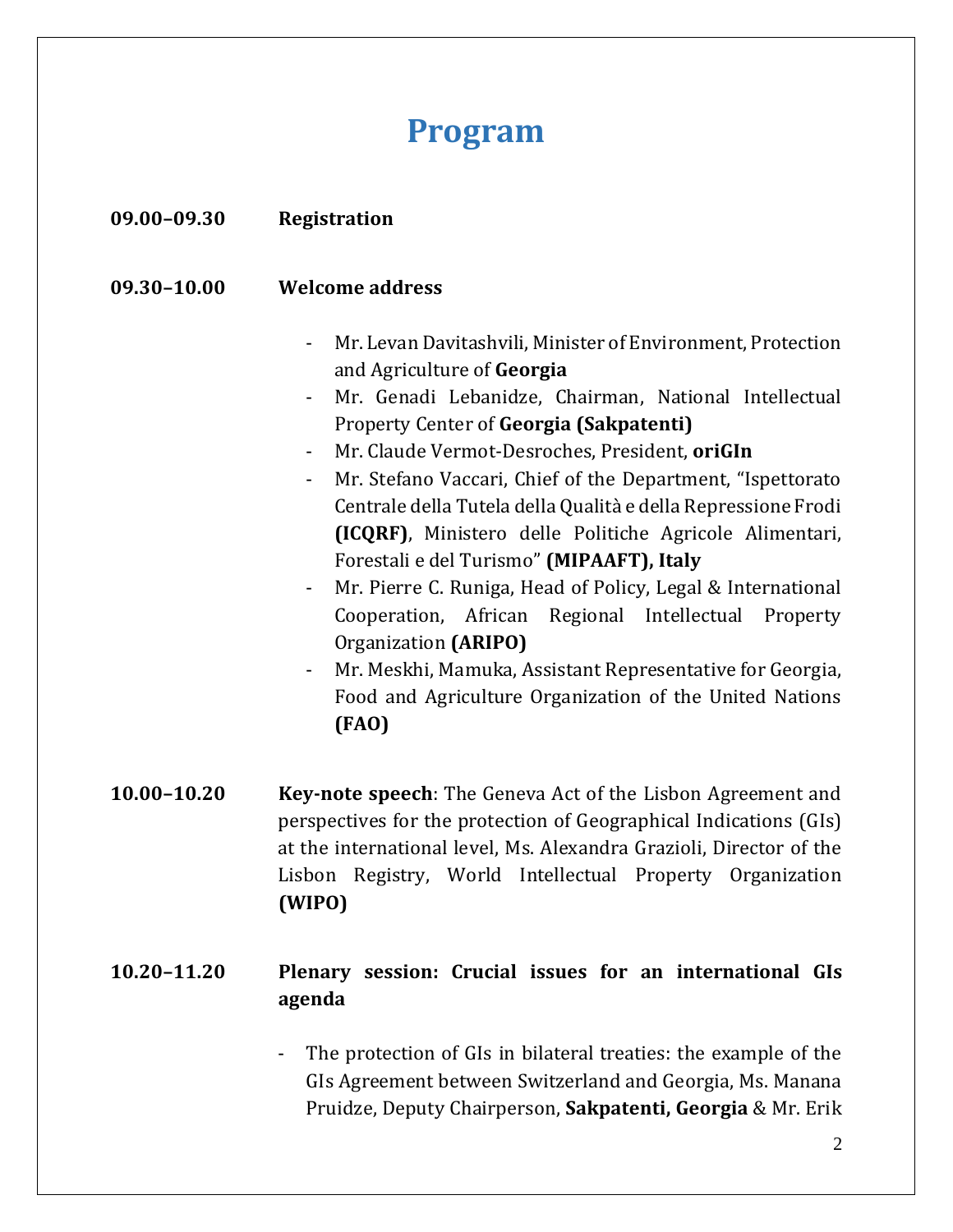Thévenod-Mottet, Advisor for Geographical Indications, Swiss Federal Institute of Intellectual Property **(IPI), Switzerland** 

- Priorities for GIs at the EU level in the legislature 2019-2024, Mr. Francis Fay, Head, Unit of Geographical indications, DG Agriculture and Rural Development, **European Commission**
- GIs and sustainability issues, Ms. Emilie Vandecandelaere, Food Systems Economist , **FAO**
- GIs and cultural heritage, synergies and opportunities, Mr. Cesare Mazzetti, President, **QUALIVITA Foundation, Italy**
- Panel discussion, moderated by Mr. Massimo Vittori, Managing Director of **oriGIn**
- **11.20–11.40** Coffee-break
- **11.40–13.40 Parallel sessions (I):**
	- A. Best practices in controls before commercialization and controls on the market. Facilitators: **Valoritalia, Italy** and **MIPAAFT** , **Italy**
	- B. The GIs system in Georgia and cooperation among groups. Facilitators: **Origen España**, **Spain** and **oriGIn Georgia**
	- C. Optimizing GI success through international cooperation (focus on developing countries). Facilitators: **FAO** and **oriGIn France**
	- D. Cooperation within oriGIn for export markets' monitoring. Facilitators: Consejo Regulador del Tequila **(CRT), Mexico**, Consorzio di tutela del formaggio **Parmigiano Reggiano, Italy** and Consorzio di tutela **Prosecco DOC, Italy**
- **13.40–15.00** Networking lunch

#### **15.00–17.00 Parallel sessions (II):**

E. GIs and trademarks: recent developments. Facilitator: **oriGIn**